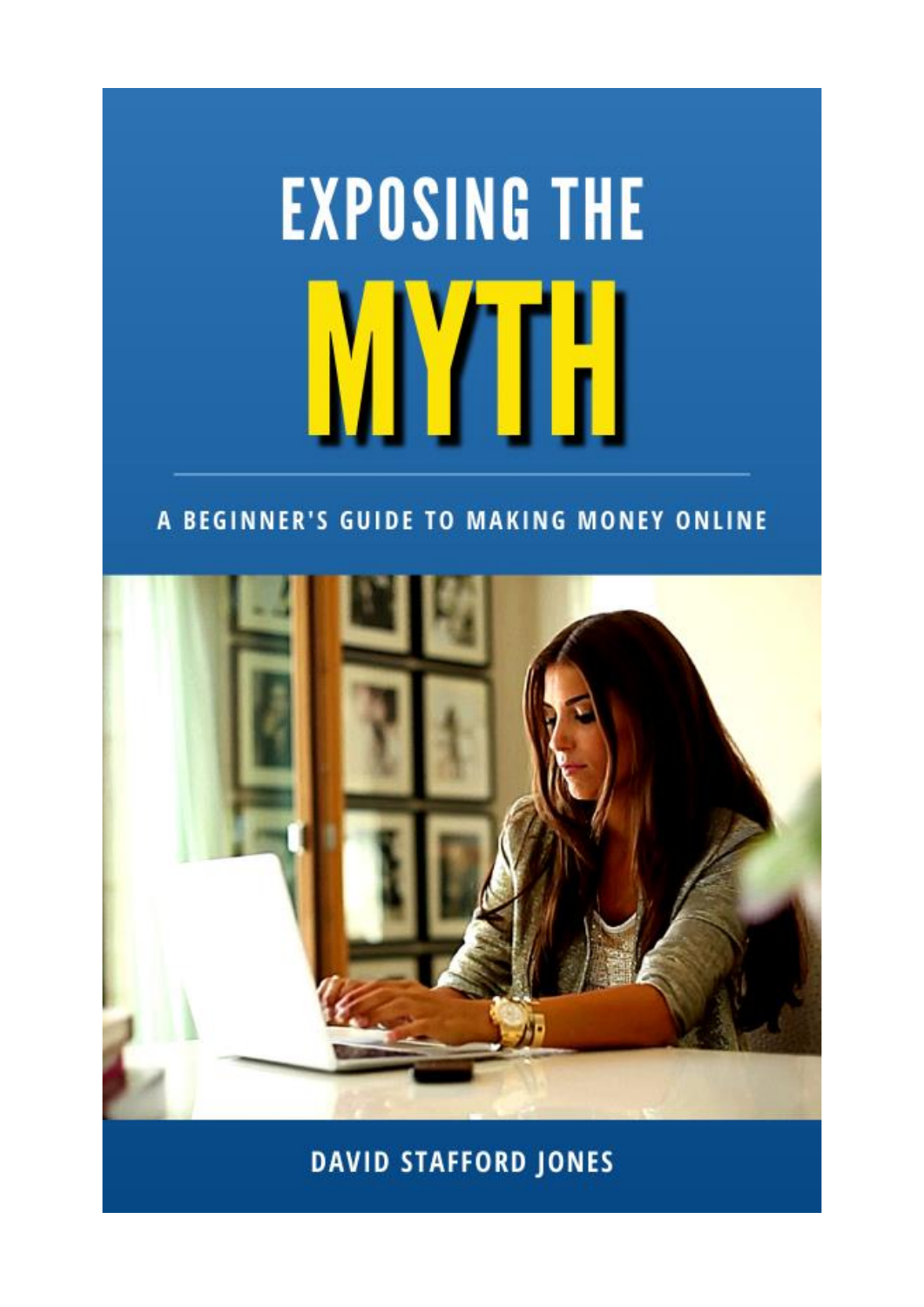## **Why Make Money Online?**

Computers have been an intrinsic part of our lives for many years now. Most people use them or have access to them and they are widely used for many things.

The Internet is also something that has become, not just a way of life for many people, but an indispensable tool that, as each year passes by, becomes more and more integrated with so many aspects of our lives and, in many ways, something upon which many of us depend enormously.

In recent years we have also seen a huge increase in the use of mobile devices. It seems that, to some degree or other, almost everyone makes use of a mobile device, such as a mobile phone, tablet or smart watch.

When you have something that is so widely used, so heavily integrated in our lives and so accessible, naturally the question of monetization is raised.

If you're reading this then the phrase "How to make money online" or something similar is one that you yourself have likely typed into a search engine, or have seen other people refer to.

The question of how to make money online is one that intrigues a lot of people.

Why?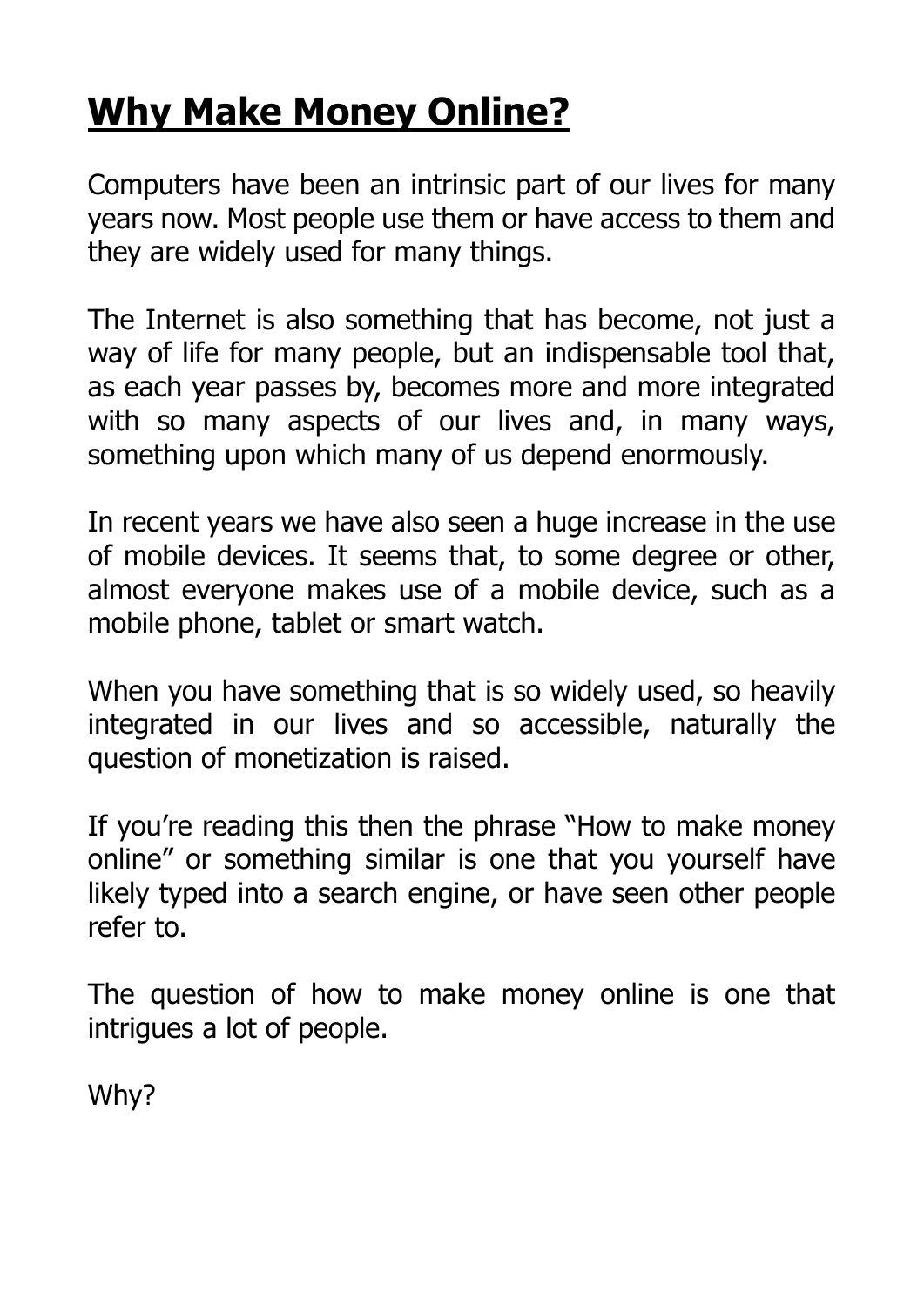Well, because, with so many people using the Internet in one form or other and with it being such an open, accessible and, mostly, easy platform to use, it makes it an incredibly even playing field, so to speak.

Just a relatively short time ago, if you wanted to have a real shot at building a solid, sustainable business then you would either have to be sitting on a unique idea that was marketable or you would have to invest a lot of money to get a business up and running, as well as put in a lot of time in learning the necessary skills and putting everything together.

These days, almost anyone can set up an online business or, at the very least, make money online in some form.

## **Exposing the Myth**

It's important to note and really grasp the truth that even these days with starting an online business, you will still have to put in time and you will still have to learn the appropriate skills. But, compared with a traditional 'bricks and mortar' business, the overheads can be almost non-existent and, in most cases, you will have a head-start in that the foundations of your business will be based on something with which you are already extremely familiar and likely using on a daily basis.

This is what makes the prospect of making money online an extremely attractive one for many people. However, along with this, comes a danger, one that has been exploited by people for many years and is still the case today: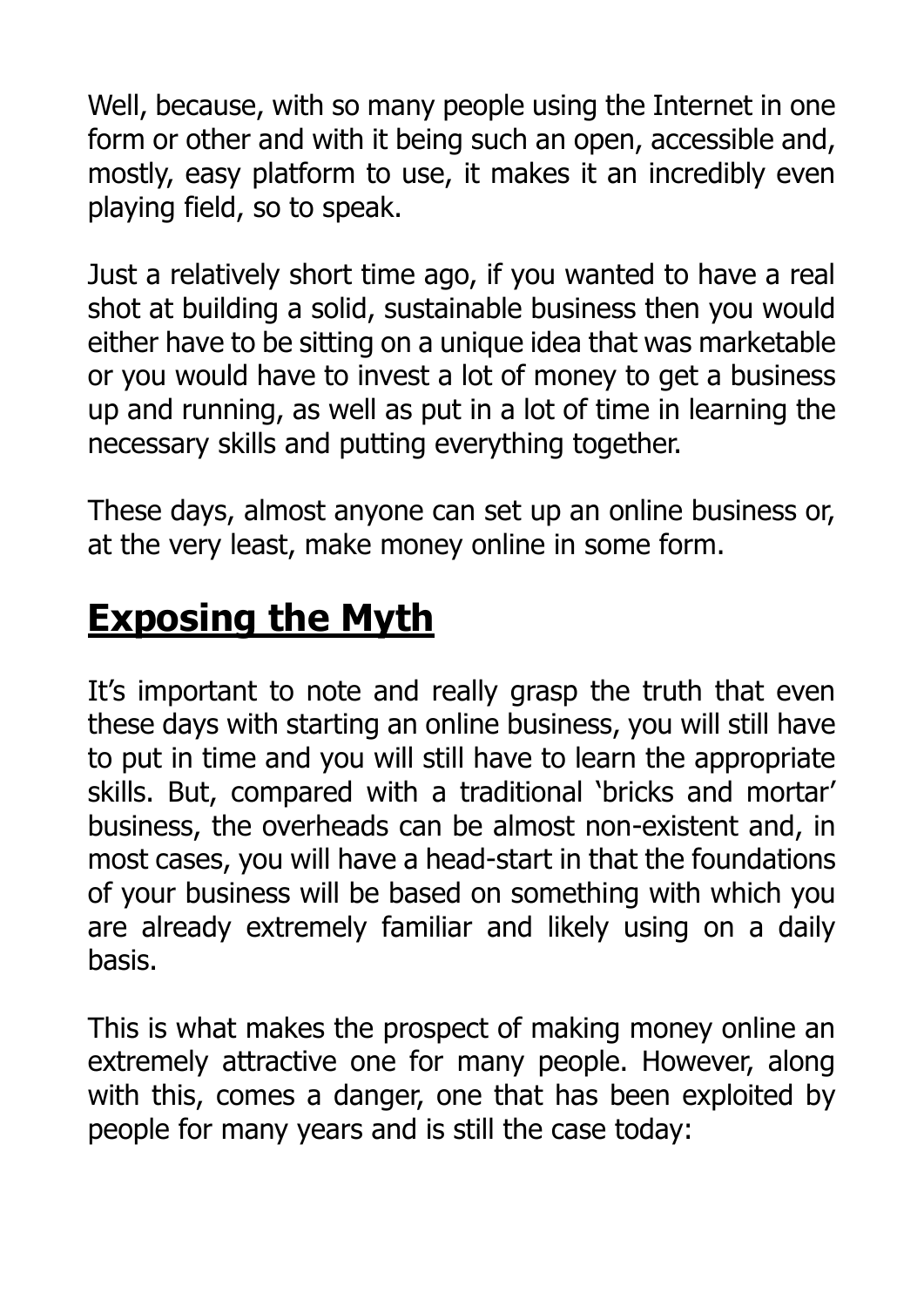With computers and the Internet being more accessible than ever before and with them being so heavily integrated in our lives, it's easy to have the impression that, just as with so many other things online these days, making money is pushbutton simple. And it's this view that is exploited by many socalled 'gurus' online.

Now, I'm going to tell you something here that many won't tell you and won't want me to tell you.

Why not?

Because it completely undermines their laziness and dishonesty.

Let me emphasise this in one, simple sentence:

Overnight, push-button riches without work do not exist.

Of course, there are exceptions to every rule and there can be freak occasions when someone, for want of a better way of putting it, gets lucky. But generally, you cannot expect to get rich overnight through doing nothing other than simply pushing a button.

Let that sink in for a moment.

I'll say it again – overnight, push-button riches without work do not exist.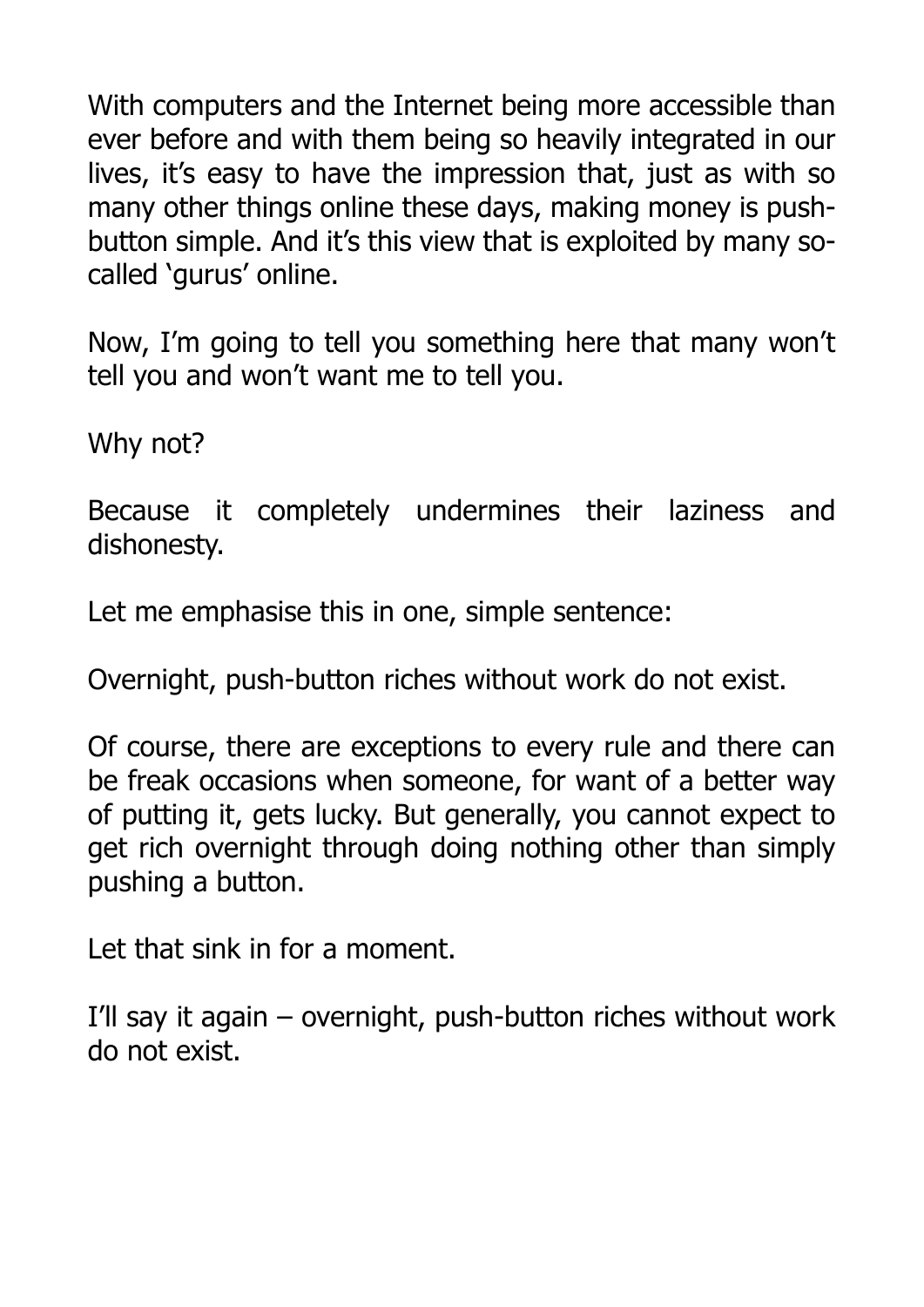However, this doesn't stop people wishing for it. After all, we would all like that, right? And it's that desire that the more unscrupulous people online know all too well. And they will stop at almost nothing to line their pockets at your expense.

What I want for you is for you to appreciate and achieve two things:

1) Being dishonest, making unreal promises and exploiting people is not the way to run any kind of business, online or otherwise. I do not want you to fall into the trap of joining the ranks of those who do this.

2) The Internet has been saturated for many years with this kind of dishonesty which, unfortunately, has given the idea of making money online a bad rap. In some ways, it's become a phrase that's tainted with scepticism and even frowned upon.

I get that. But, here's the important truth:

Some people will go so far as to say that making money online is not possible and that anyone claiming it is a scammer and anyone who claims that they are doing so is either doing it through scamming others or is simply lying.

Ridiculous.

People who come out with such nonsense are coming from a very bad place and might even feel that they are doing some kind of public service by saying such things. But they are wrong, plain and simple.

Making money online legitimately is not only possible, but it's something that is being done by many people on a daily basis.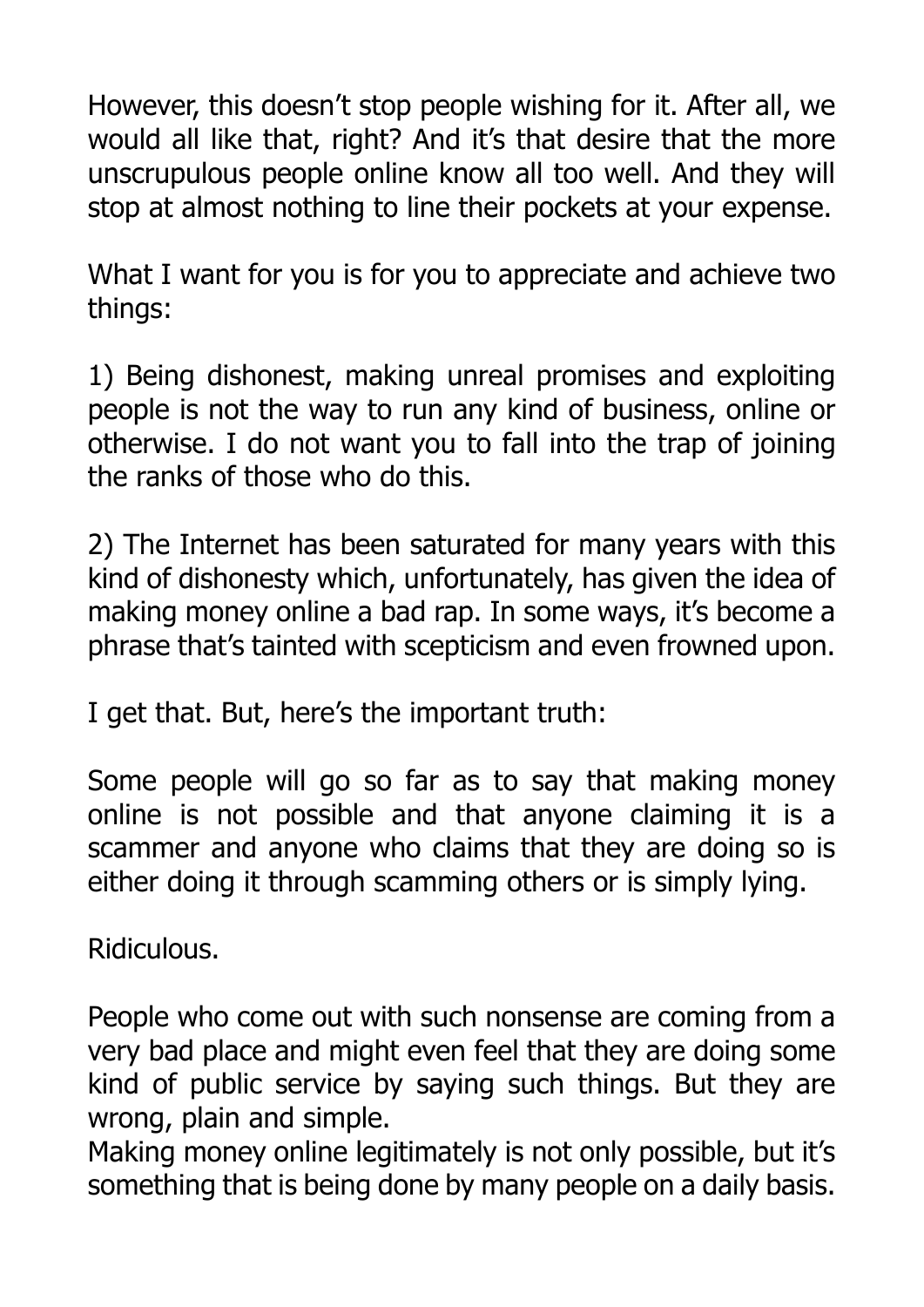The Internet is simply a vehicle that facilitates this, just like anything else.

Let me try to help you to put this into the correct perspective. Think of these following well-known brands:

Amazon. eBay. Netflix. Facebook. Google. Udemy. Aweber. GoDaddy. Hostgator.

I could go on and on listing further examples, but hopefully you get the point. All the brands that I listed above are onlinebased and most of them offer exclusively online products and services.

Is anyone going to suggest that they are scammers, are lying or are, in some way or other, unqualified to make claims of having an online business that is making money? Believe it or not, there are people who make such silly claims, but it isn't worth even giving those people any attention.

The bottom line is that many business and individuals are making money online legitimately, consistently and doing so extremely well.

## **Two Powerful Words for Success**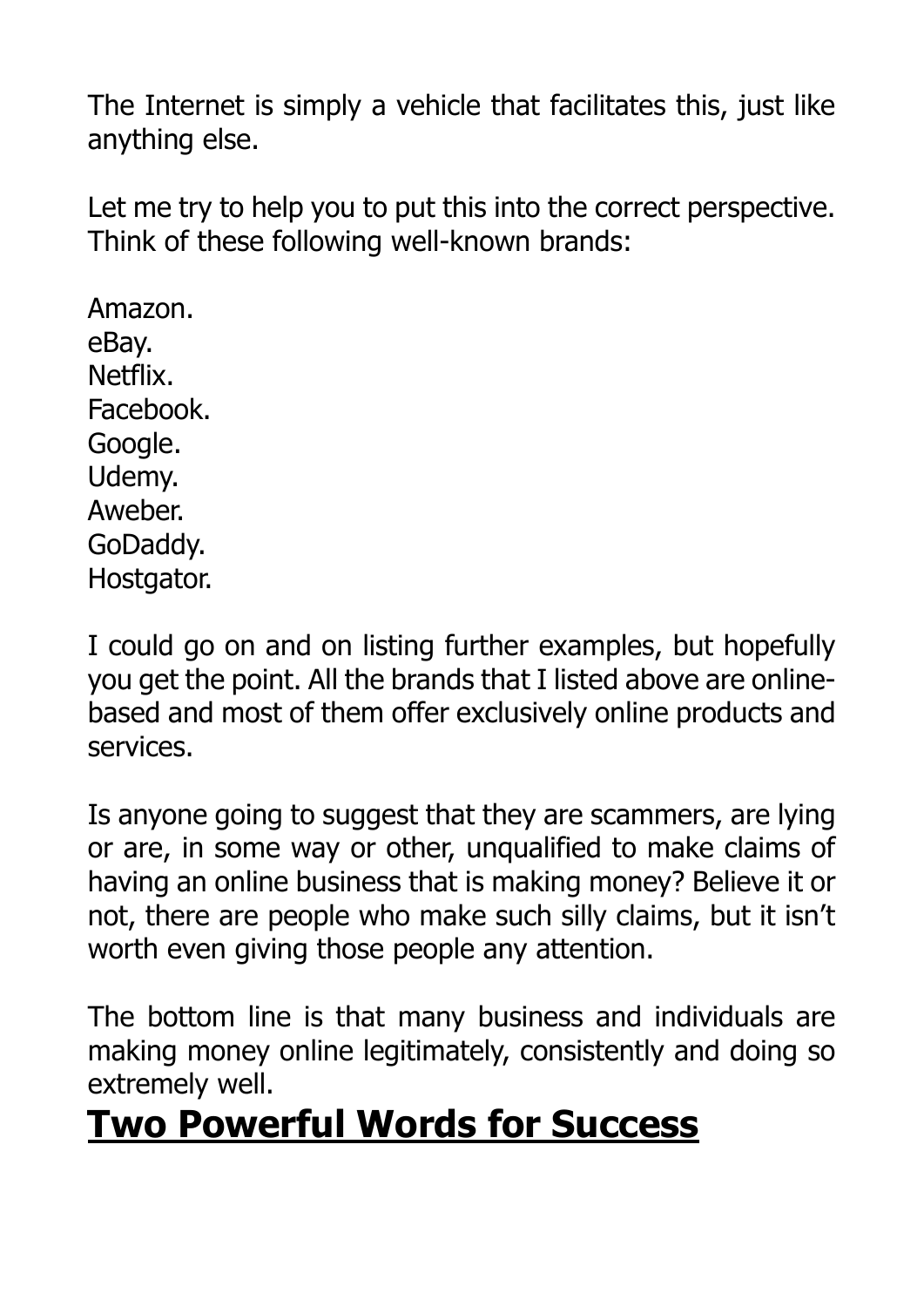Bearing in mind all that we considered previously, there is a trap that so many people are still falling into. Again, this is something that is known to the unscrupulous and they are constantly exploiting people to lure them into this trap.

What is the trap?

It's the idea that you can get rich by buying into and getting involved with some kind of 'system'.

Now, let's get something straight here. There's nothing wrong at all with having a system in your business. A system that works can make the difference between success and failure.

But the problem is when people look to some kind of ambiguous 'system' to do all the work for them. They expect to just buy into something and then, somehow, the 'system' magically churns out money.

Please don't be fooled.

These kind of 'systems' are usually pipe-dreams and are even sometimes based on illegal practices.

Again, there is nothing wrong with buying into something that employs a legitimate, working, proven system in order to generate sales and make money. But in order for this to work, there is another important truth. This is something that is so obvious for success that you might not have even considered it before:

Sell something.

That's it.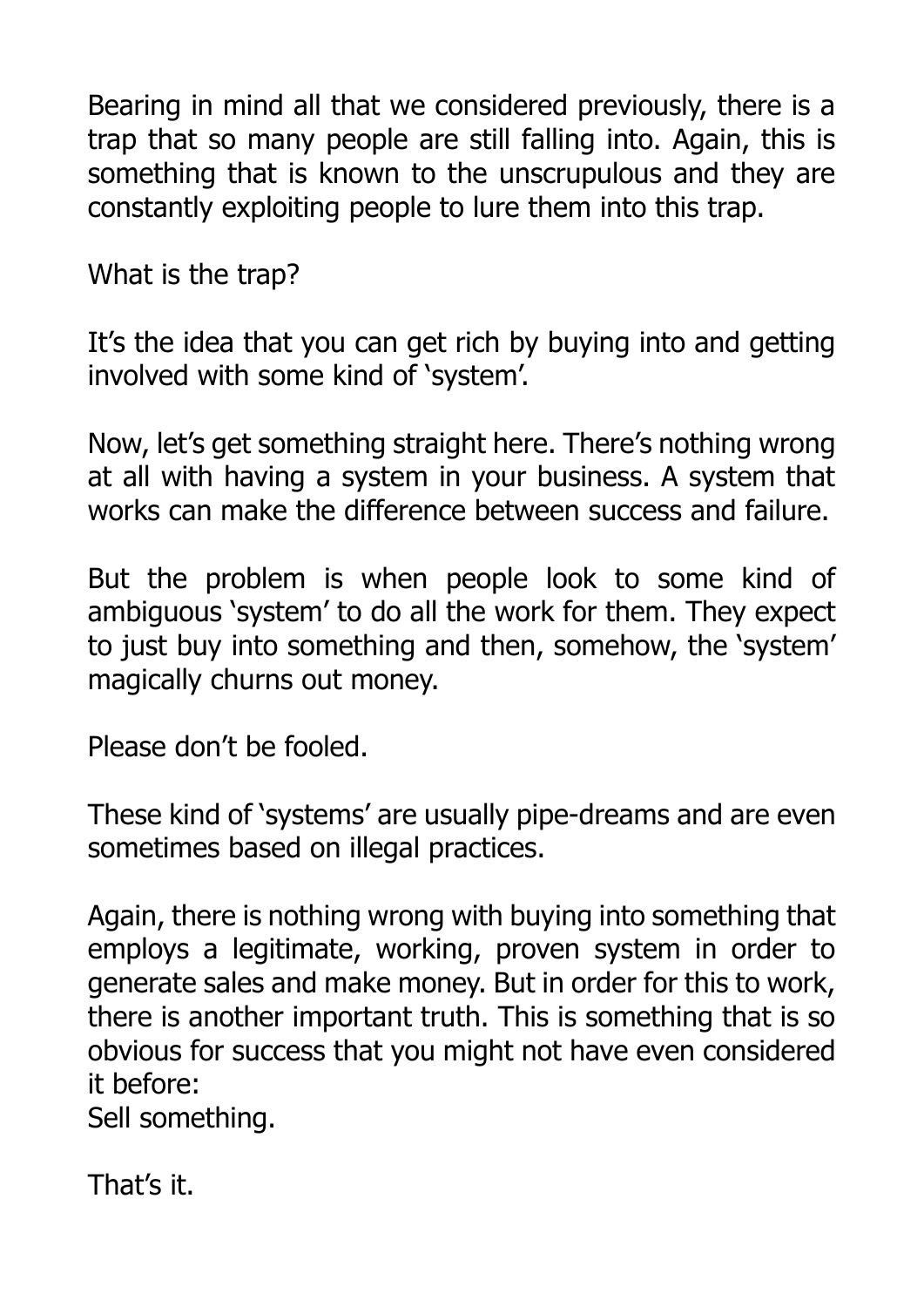Think about it...

In order for a business to make money, it has to have:

1) Something for sale.

2) A market.

With those two things, the only thing remaining is to make sales.

I appreciate that this is simplifying things tremendously and there are many other factors involved but, at the base level, that's all that's required to actually sell something and make a sale. And once you grasp that, it can help you to have a whole new outlook towards making money online.

So, what does this mean for you?

It means that you have to have a product(s) or service(s) for sale and a market that wants to buy what you have to offer.

Forget about wasting your time looking for push-button systems. Anything that promises riches without work should ring alarm bells loudly for you.

An online business is no different than any other kind of business in this most basic manner. That you need to have something for sale and sell it.

Obvious, right?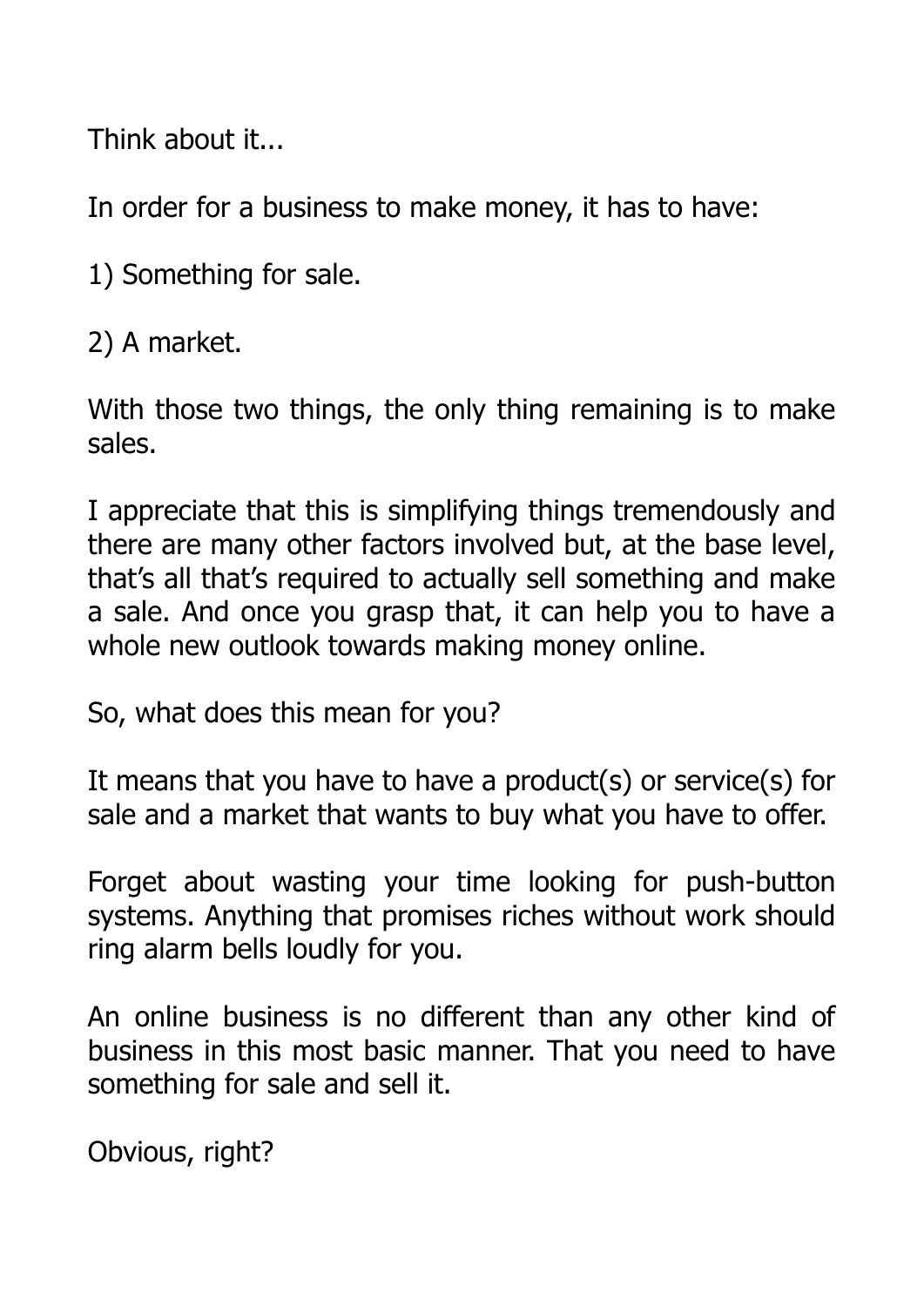Yet, this obvious truth is one that gets obscured by the mistaken view that just because something is on the Internet, it can somehow make you rich overnight on autopilot without you doing any work.

And let me just say that yes, money CAN be made very quickly and you can start, run and build a business online considerably faster and easier than many, shall we say 'traditional', offline businesses.

But the truth of the matter is that those two words must be at the foundation of everything you do.

Sell something.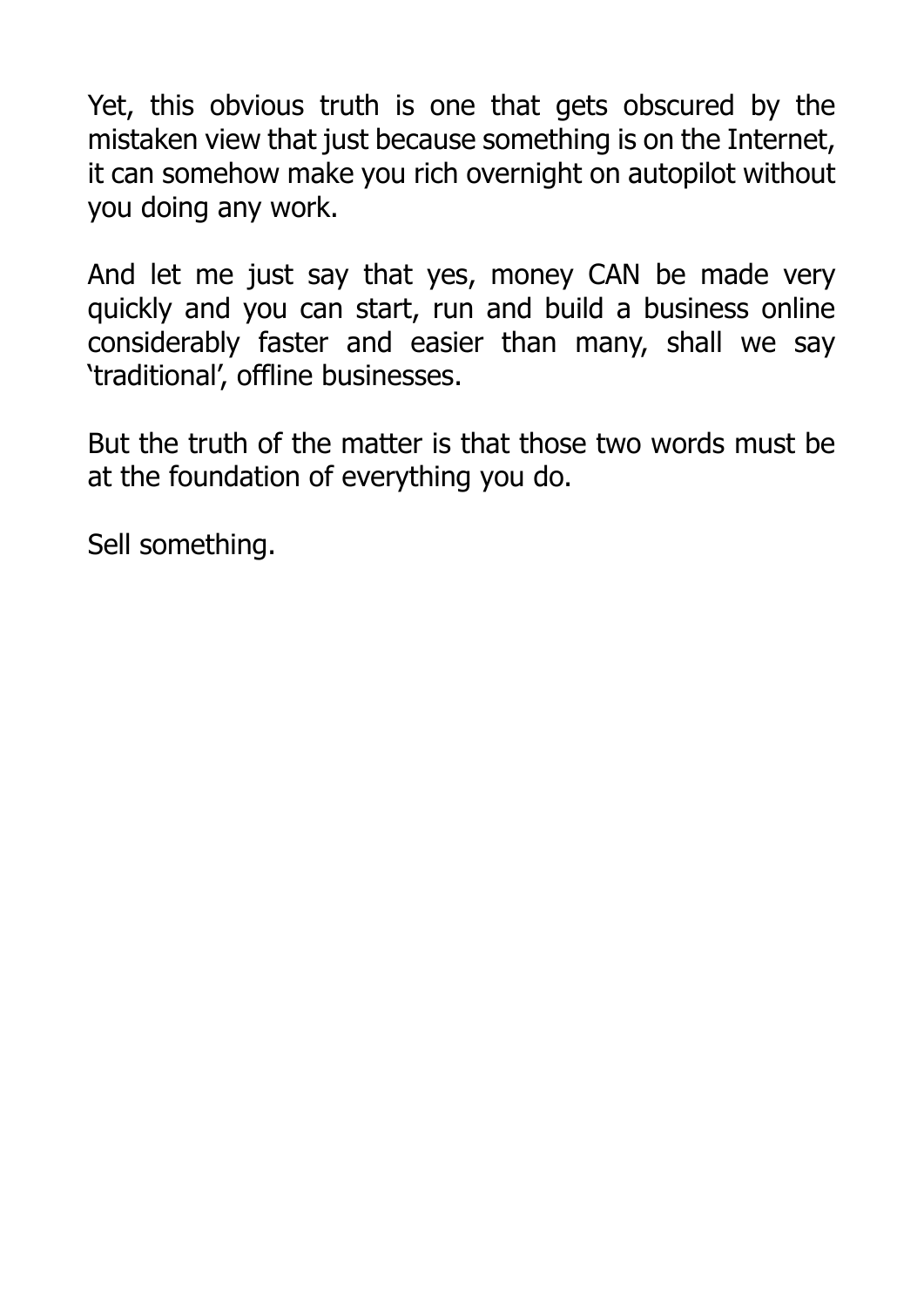## **What Can You Sell?**

This could be a subject all on its own. But I will attempt to give you a few options to consider.

**eBay –** If you can source a supply of things that people need/want and sell them at a profit, then eBay is a good place to start. This might require more 'hands on' work, as you'll probably have to handle and ship goods. But selling on eBay involves a very easy learning curve and might not need you to do anything else other than source an in-demand product, list it, sell it and ship it.

**Amazon –** Amazon is an extremely versatile platform. As with eBay, you can source products and then sell them directly using the platform. If you are someone who has valuable, actionable and in-demand information, you are even able to publish your own books and videos through Amazon. Additionally, you are able to sell digital content, such as mobile apps and e-books.

**Fiverr –** If you're someone who has a skill or skills that you can sell as a service, then Fiverr is a great place to start making some money by selling those services.

**Create your own digital downloadable products –** This is not going to be for everyone who is just getting started, however it can be one of the best ways to establish yourself, make a name for yourself and be known as an authority in your chosen niche. What would be needed to get started with this?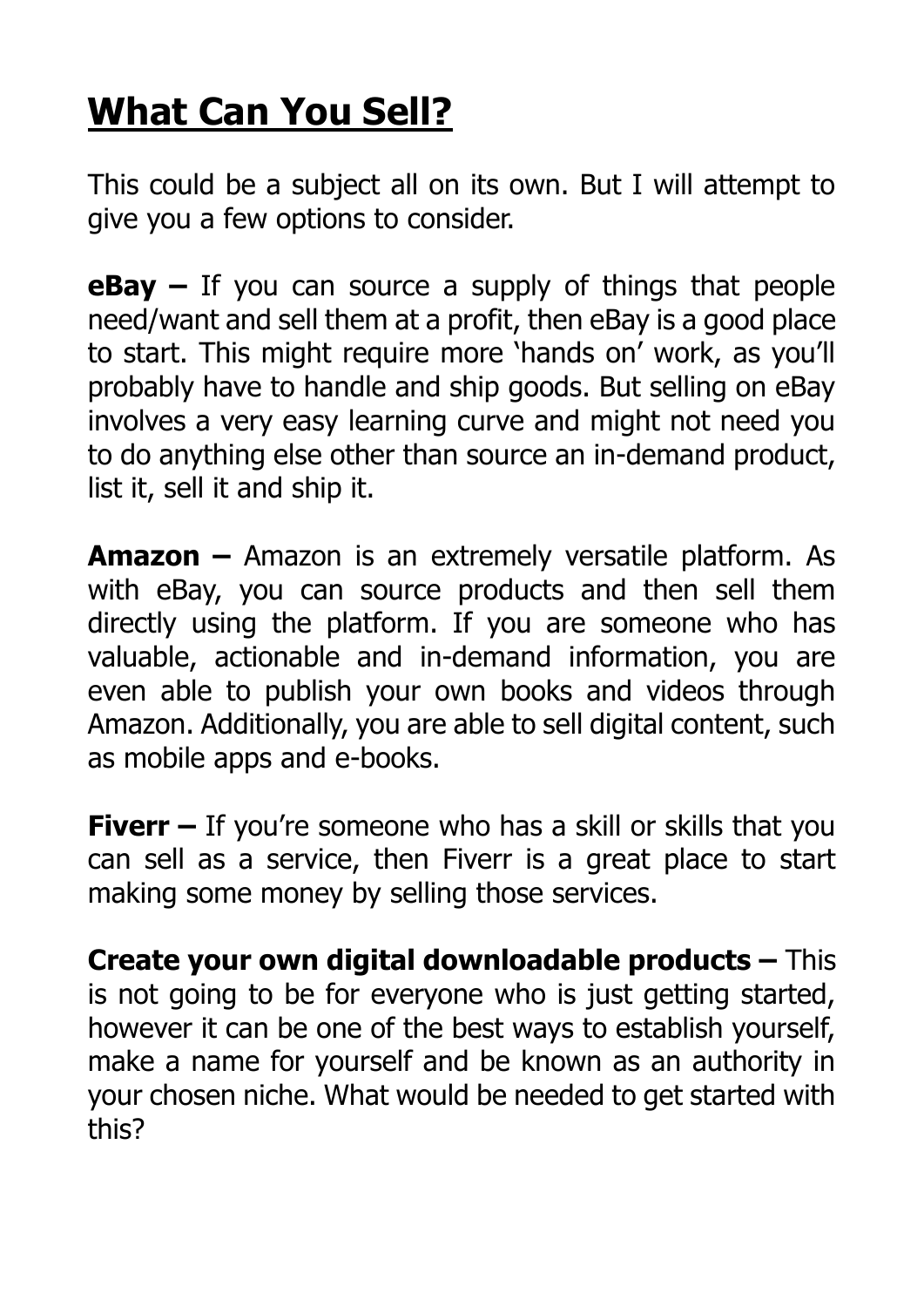First of all, you need to choose a profitable niche. Preferably this would also need to be something in which you have an interest, as well as some existing experience. If you don't have experience, all is not lost and we'll cover why that is in a few moments.

You could create e-books, videos, MP3s, courses, membership sites, graphics – basically, whatever there is a market for and you are able to supply, you can sell.

Now, what if you're just getting started and, although you might have an interest in your chosen niche, you really don't have any experience? Then you could use something that is known as PLR, or "Private Label Rights" content.

What this means is, you obtain the PLR license to some particular content, which then gives you the right (always check the license agreement for specific details) to edit, rebrand and claim authorship of the product as your own.

If you go down the PLR route then I would recommend first going through the content to learn from and apply, so that you then do indeed have the experience in that chosen subject. If you're unable to do that from the PLR content that you have, then that's likely a good indicator that it isn't of a sufficiently high quality and you should probably ditch it. You should always be able to learn from good PLR content.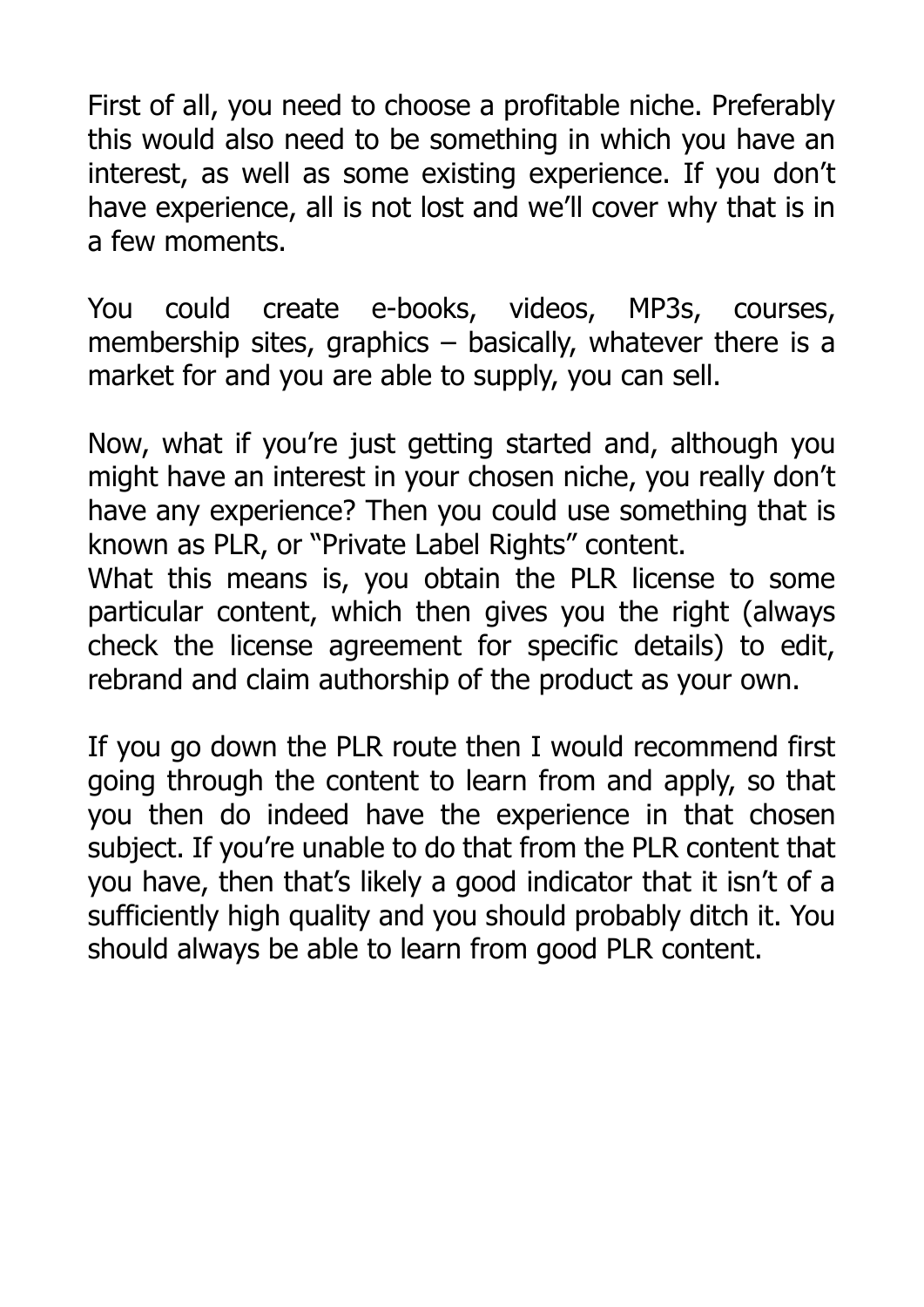**Affiliate products –** There are many good products online for which you can be an affiliate. You would need to pick a good quality product from a trusted vendor, get approval to promote the product and then promote it. Ways of doing this would be to your e-mail list (if you have one), on your social media channels, via videos on places like YouTube, or your website.

To go down this route you would likely want your own website, which would require you to purchase a domain name and hosting. To have a mailing list you would need to have some kind of mailing service (often referred to as an autoresponder), which would then require you to follow up with the leads on your mailing list.

Some good places to source products as an affiliate are JVZoo, Warrior Plus and Clickbank.

Many of the services that you may already use might have their own affiliate programs, so it's worth checking that out. Think of things like your domain name registrar, your hosting company or your autoresponder service. These are services that are evergreen; in other words, people will always want them. So, if you can get your leads to purchase via your affiliate links, you will get commissions. But it requires you to be 'commission aware', so be careful not to overlook any services that you might currently be using, but not yet an affiliate for.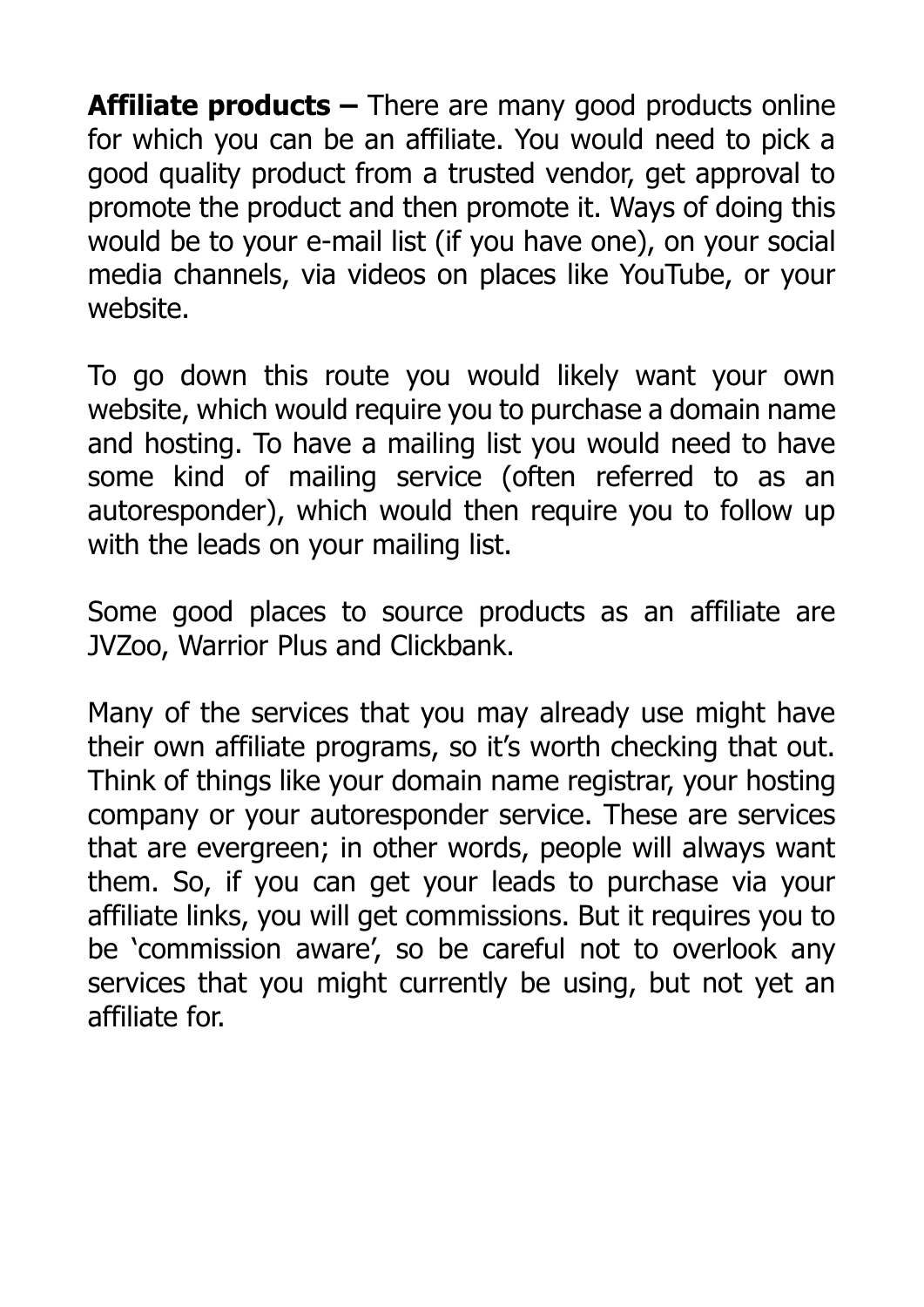On your own website you could have your own pages where you showcase your content, you could have a blog and you could have your own lead-capture pages where you would give away a valuable free gift in exchange for the person's email address. Once the person is on your mailing list you can then give them further value and build your relationship with them, as well as promotions for products and services for which you are an affiliate.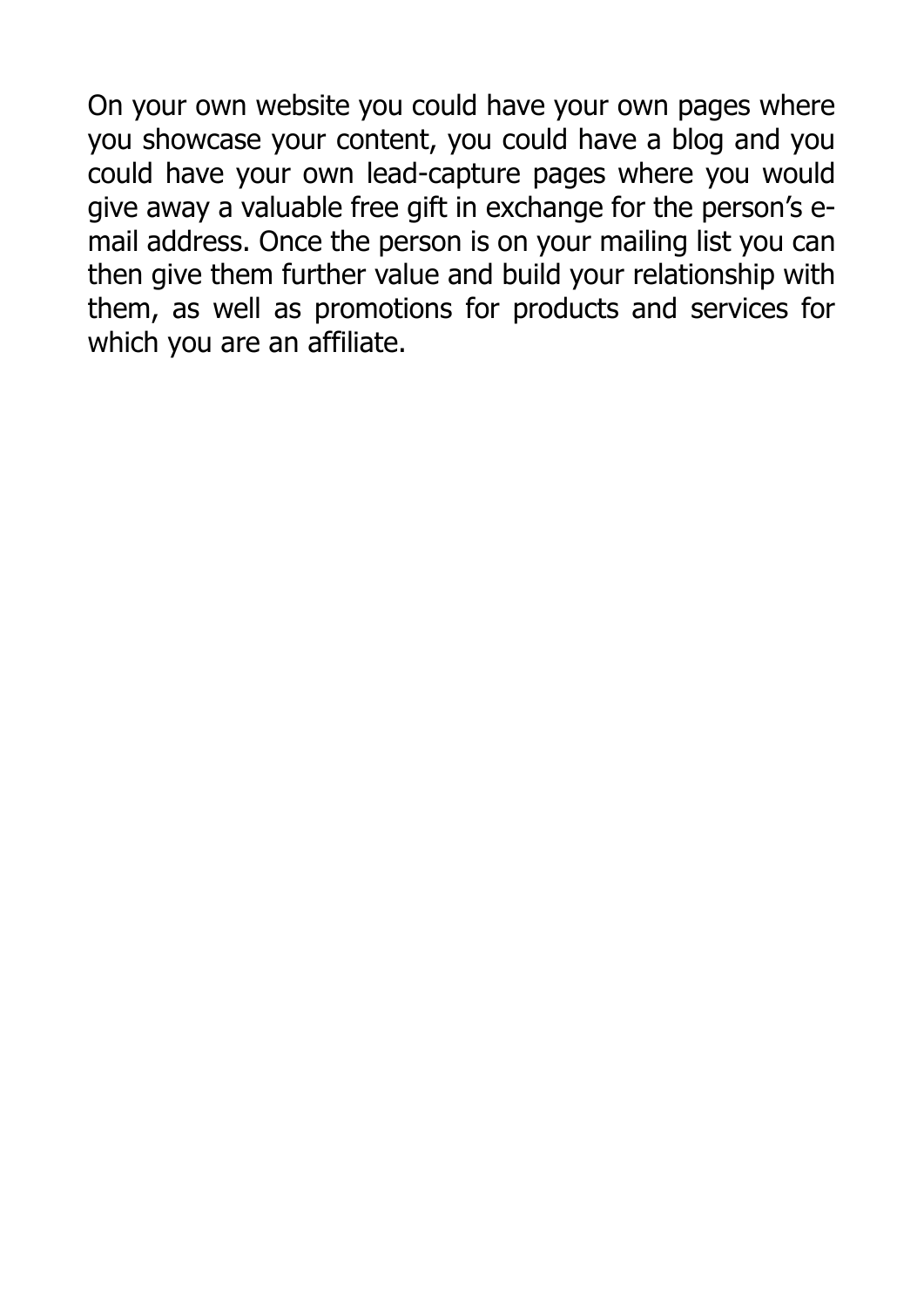## **"But, What if I Don't Have Anything to Sell?**

It's here where many people get stuck. Even if you're good at building websites, you have no problem with the technical things and can handle the hands-on stuff without a problem, the act of deciding on what you can sell, where to sell it and how to sell it could be something that cripples you.

The "how" comes down to marketing, which is a whole other subject and depends on what you're selling, the strategy you're using, your circumstances, your positioning and so on. This is something that you can learn as you go. The main thing is to get started.

What about the "where"? Again, this will largely depend on the points mentioned regarding the "how". You might need your own website, you might not. You might need to invest in some form of paid advertising, you might not. You might sell on a third-party website, you might not.

The "where" will, at least to some degree, depend on the "what" and, as mentioned previously, your circumstances. For example, if you're selling your own stuff then you will likely either need your own website or a third-party marketplace of some kind. Whereas, if you're selling offers as an affiliate, then you wouldn't sell those on somewhere like Fiverr, for example.

If you're not yet in the position whereby you have your own products or services to sell, then the likelihood is that you will be looking at the affiliate marketing model.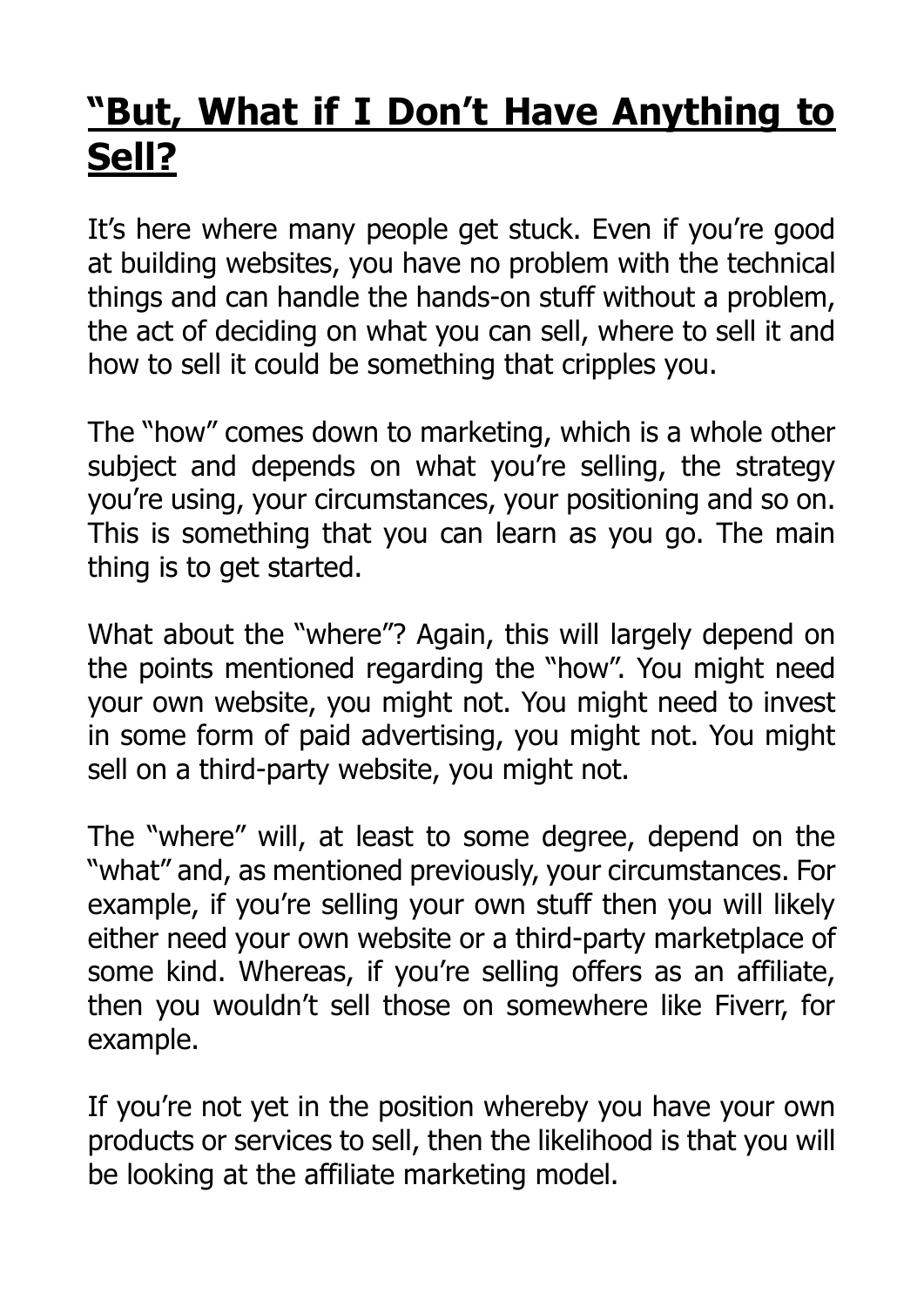Affiliate marketing is a great way to get started with making money on the Internet, as you don't need your own products, you only need to do minimal technical stuff and it's an extremely easy mode of entry.

The problem with affiliate marketing, though, is it isn't what it once was. Although it still works and you can still make money doing it, if you want any kind of consistent, sizeable income, unless you have the resources to really ramp things up, as a newbie you might struggle to gain traction.

Now, this isn't meant to discourage you or put you off, I simply believe that it's best to be open and honest about these things, as there's too much 'smoke and mirrors' online and too many people would rather skate around these important issues and not tell you the truth outright.

There is another solution, though, that I think you might find interesting and if you're someone who is looking to get started online, currently has no experience or products of their own, but is prepared to learn and to put in the required effort to make stuff happen, then this is something that, I believe, could prove to be hugely beneficial for you.

It's a free book that has been written by my friend and mentor, Dean Holland. It's called the "Affiliate Marketers Playbook" and you can **[grab your free copy](https://rn132.isrefer.com/go/ampoffer/a7610/AmpEmails) by clicking [here](https://rn132.isrefer.com/go/ampoffer/a7610/AmpEmails)**.

In this book, you will learn why the affiliate marketing model no longer works as it used to and what you can do about it.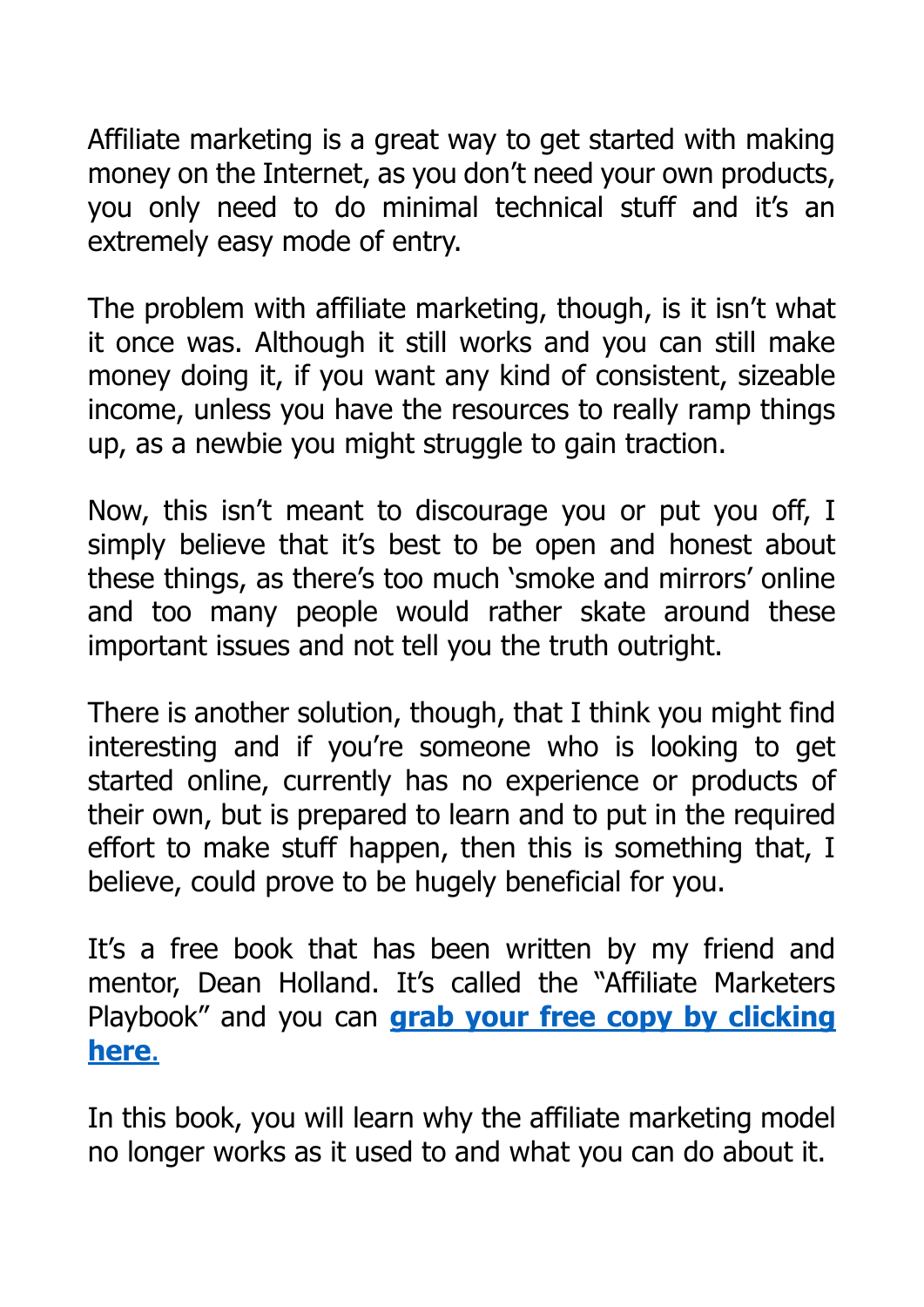As I mentioned, affiliate marketing still works and it's still a great way to get started online. But if you're looking for something that gives you a more solid, consistent income then you will want to **[check out this book](https://rn132.isrefer.com/go/ampoffer/a7610/AmpEmails)**.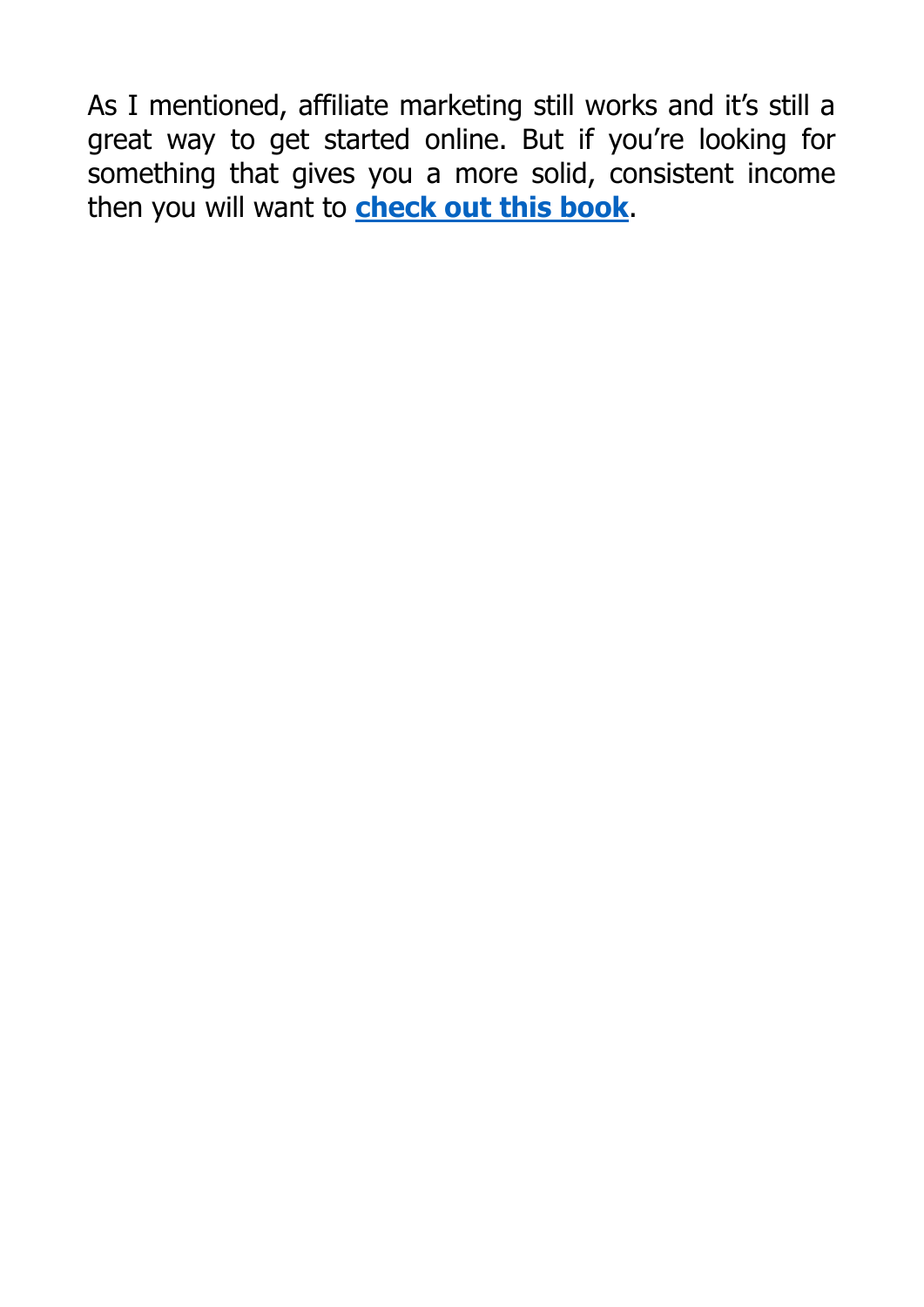# **In Conclusion**

I really hope that you have enjoyed the information that I have presented to you here and that you have found it useful.

The key to having any kind of success is to TAKE ACTION!

The key action in making money online hinges on those two, most important words I mentioned earlier.

Do you remember what they are?

#### **Sell something.**

So, in summary:

1) Choose a niche

2) Identify a hungry market (this and point 1 are closely linked)

3) Establish what it is that you are going to sell

4) Decide on where you are going to sell it

5) Sell it!

There are many more components to a fully-functioning business machine that we simply don't have the time to go over sufficiently in this short report.